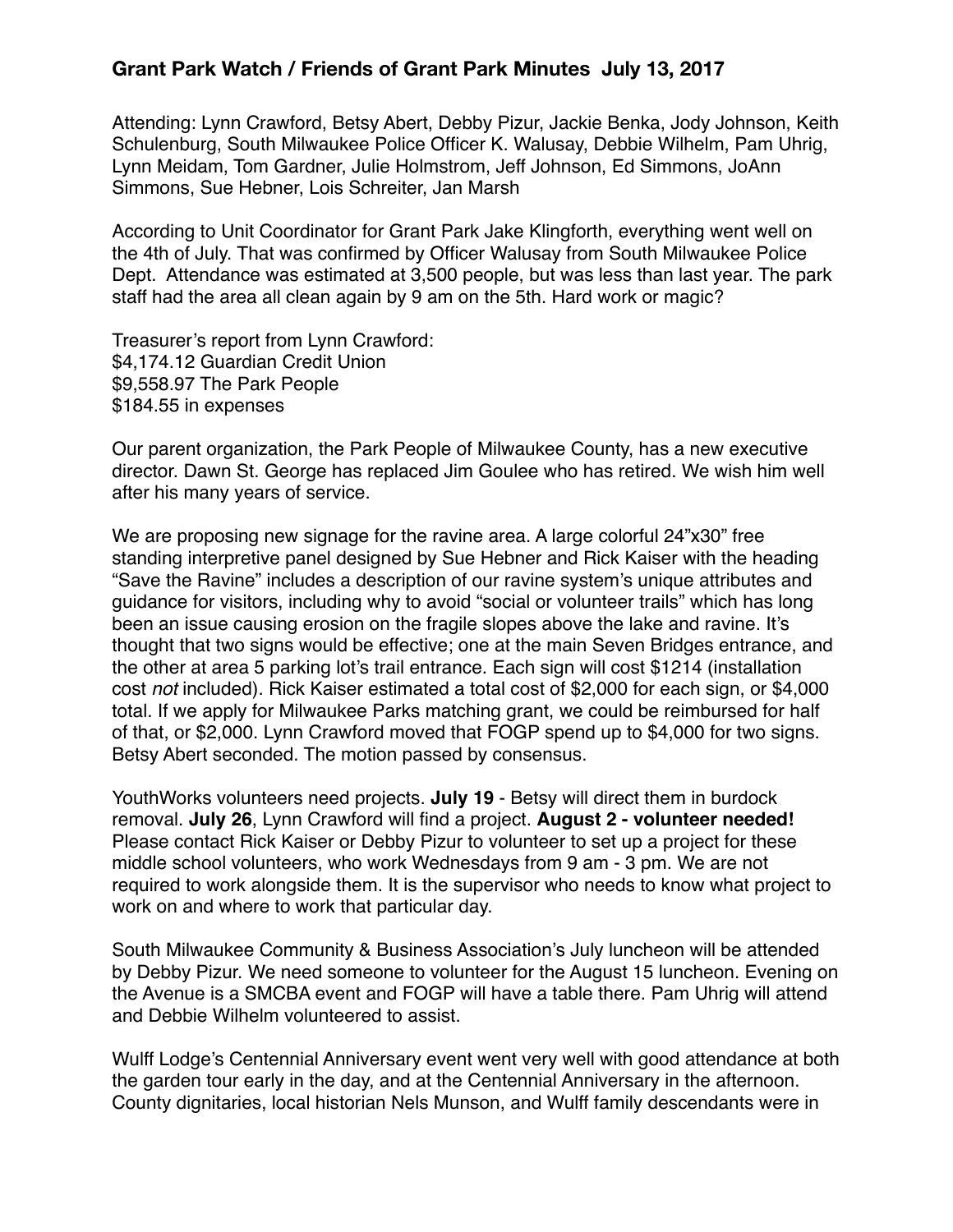## **Grant Park Watch / Friends of Grant Park Minutes July 13, 2017**

attendance. The South Milwaukee Municipal band played period music and marches from the era. Boy Scout Troop 252 assisted with food concessions and a campfire, closing the event with a solemn flag retirement ceremony. Thanks to our fundraising committee members Jackie Benka and Debby Pizur for the bulk of the planning, legwork and gardening flair. We raised almost \$170 in sales and donations.

Betsy spent \$114 on the plants for the flower boxes, \$40 of which was donated by Jan Marsh (nice!). Thanks to Pam Uhrig and her grandson, who worked to pull weeds from the beds by the clubhouse.

Brainstorming was on the agenda for a list of priorities for FOGP to address in the coming year. We each listed a concern and came up with 15 suggestions:

- **1. WeedOut removing invasive species**
- 2. smaller focus areas recommended for WeedOut
- **3. better communication with the public**
- 4. security at 7 bridges & safety (dogs on leash, for example)
- **5. access to history of Grant Park**
- 6. Outreach to schools re: social paths & erosion
- 7. habitat for butterflies milkweed!
- 8. Adopt a plot for WeedOut: individuals or groups take on certain areas annually.
- 9. Birding visit schools, post birding list; set up way to report bird sighting, where & when

## **10.beautification - flowers, painting, landscaping**

- 11. 2 major fundraising events marketing
- **12.ravines**
- 13.water quality related to ravine and beach health
- 14.increasing membership
- 15.partnering with other community events

We each voted for our top 5 priorities. The categories with the most votes are in **bold face type** above. Jan Marsh suggested a subcommittee to reduce the number of categories by combining related priorities. Debby Pizur, Jackie Benka & Lynn Meidam volunteered.

We discussed adding education as a tenet of our mission statement.

Lake Michigan Trail Marathon will be Sunday, Sept. 3rd. Volunteers are needed to staff a hydration table near the clubhouse. 1st shift: 6 am - 10 am; 2nd shift: 10 am to 2 pm. Debby Pizur volunteered for 1st shift. FOGP receives a portion of the proceeds in return for our voluntary work.

Pam Uhrig is hoping to find *nature related* sponsors for Trek 'n Treat in October. Share your suggestions with Pam! Also, she is seeking natural oddities and specimens of bird nests, bee hives, owl pellets, etc. Let her know what you have collected.